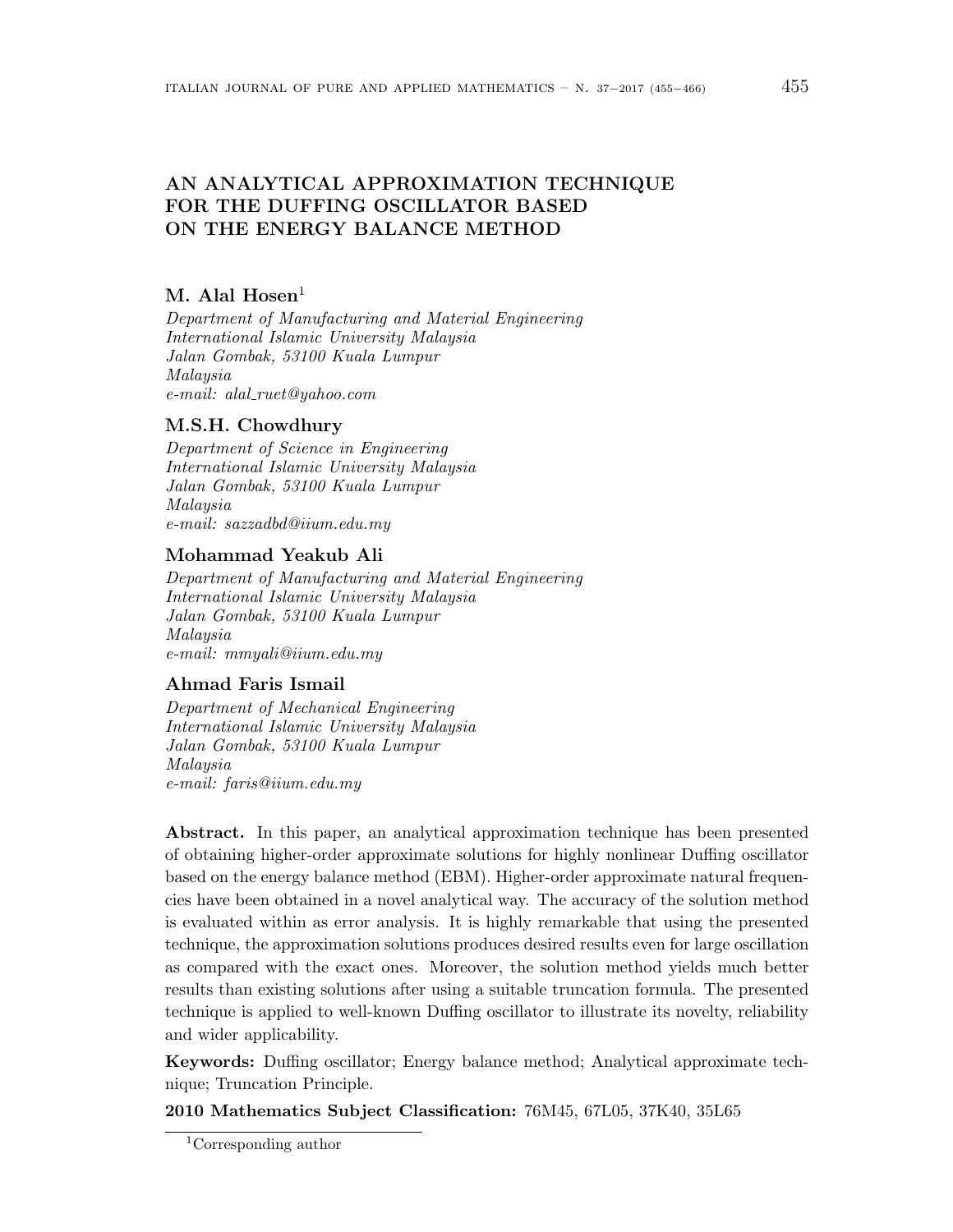### 1. Introduction

Considerable attention has been directed towards the study in the field of vibration analysis because this issue is very applicable in dynamics of structures, free and forced vibrations and vibration of elastic plates have been published [1]– [3]. In general, analytical solutions of highly nonlinear oscillators do not always exist and hence most of the researchers have used either approximate analytical techniques or numerical methods to obtain approximate solutions. A few nonlinear systems can be solved explicitly, and numerical methods especially the most well-known Runge-Kutta fourth order method are frequently used to calculated approximate solutions. However, the class of stiff differential equations and chaotic differential equations, the numerical schemes do not always give accurate results, which present big challenge to numerical analysis. In this situation, many researchers have been showed an intensifying interest in the field of analytical approximate techniques. Most of the widely used analytical technique for solving nonlinear equations associated with oscillatory systems is Perturbation Method [4], [5], which is the most versatile tools available in nonlinear analysis of engineering problems, and they are constantly being developed and applied to ever more complex problems. However, the standard perturbation methods have many limitations, and they are not yield for highly nonlinear oscillators. As a result, to overcome the limitations of standard perturbation technique, a large variety of new analytical approximate techniques including Optimal Homotopy Asymptotic Method [6], Homotopy Perturbation Method [7], [8], Modified Homotopy Perturbation Method [9], Modified He's Homotopy Perturbation Method [10], [11], He's Modified Lindsted-Poincare Method [12], Parameterized Perturbation Method [13] commonly used to solve nonlinear systems especially for highly nonlinear oscillators.

Recently, some other approximation techniques such as He's Max-Min Approach Method [14], Elliptic Balance Method [15], Algebraic Method [16], Rational Energy Balance Method [17], He's Frequency-Amplitude Formulation [18]–[20], Iteration Method [21], [22], Variational Approach Method [23]–[25], Harmonic Balance Method [26]–[34], Rational Harmonic Balance Method [35] have been paid much attention to determined periodic solutions of highly nonlinear oscillatory problems. The Energy Balance Method (EBM) and He's Energy Balance Method (HEBM) [36]–[41] are another technique for solving highly nonlinear oscillators. In fact, to the best of our knowledge, there is no clear idea to obtain higher-order approximation solutions in HEBM. Moreover, only first-order approximation has been considered which does not lead much better accuracy. In this study, the higher-order approximate periodic solutions for the well-known Duffing oscillator is studied employing modified energy balance method (MEBM). The presented technique gives much better results than the classical energy balance method, He's energy balance method and other previously existing methods. In adding, a suitable truncation principle has been introduced which produced much better results. Considering the interesting property that the presented technique not only provides accurate results but also it is more convenient and efficient for solving more complex nonlinear problems.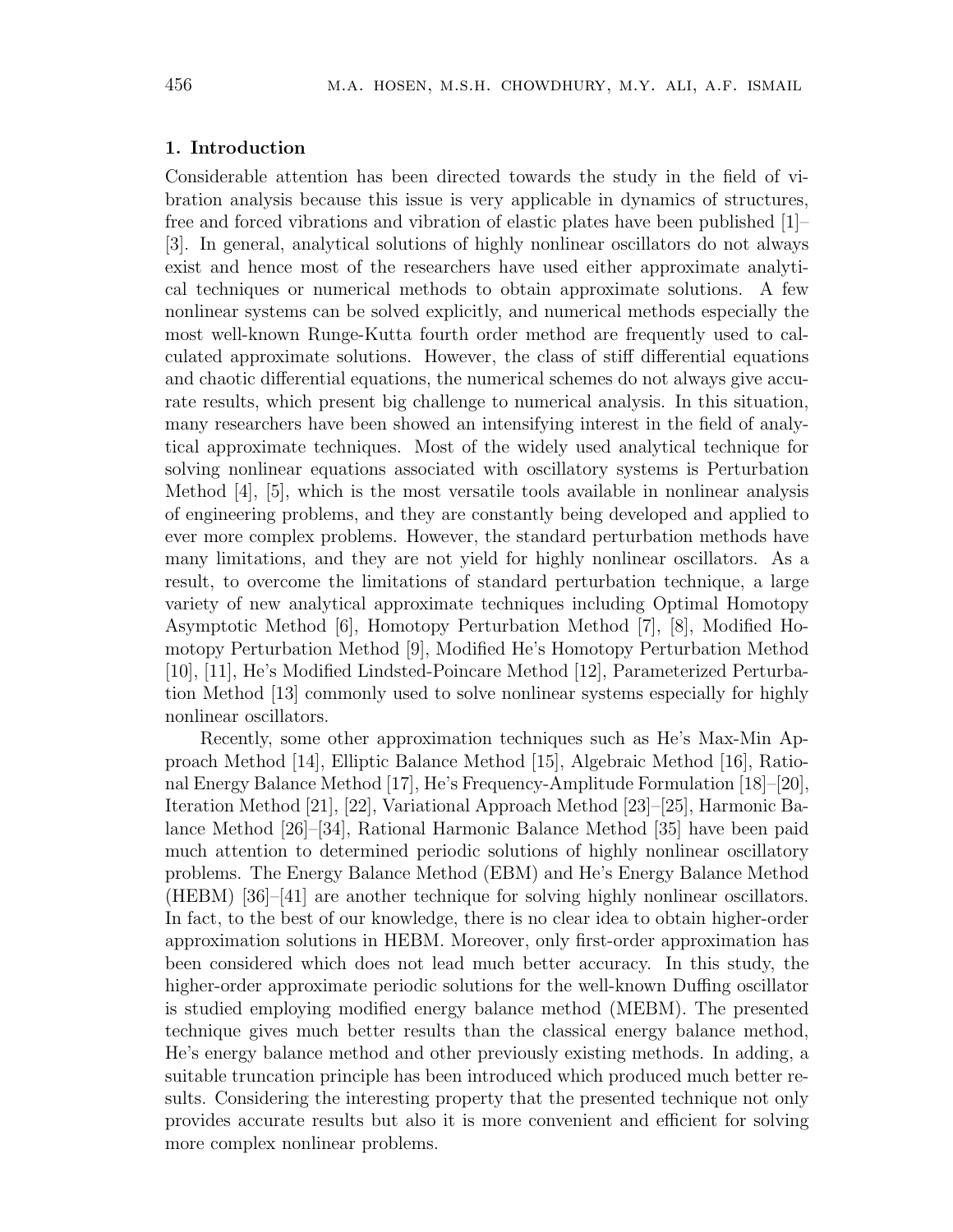#### 2. Solution approaches

### 2.1 The basic idea of He's energy balance method

Let us consider a second order nonlinear differential equation is

(2.1) 
$$
\ddot{x} = -f
$$
, with initial condition  $x(0) = A_0$ ,  $\dot{x}(0) = 0$ ,

in which  $x$  and  $t$  are represent dimensionless displacement and time variables respectively and  $f = f(x, \dot{x})$ .

The variational principle of Eq. (2.1) can be easily obtained as follows

(2.2) 
$$
J(x) = \int_0^t (-\frac{1}{2}\dot{x}^2 + F(x))dt
$$

where  $F(x) = \int f(x, \dot{x})dx$ . Its Hamiltonian can be written in the following form

(2.3) 
$$
H = \frac{1}{2}\dot{x}^2 + F(x) = F(A_0)
$$

or

(2.4) 
$$
R(t) = \frac{1}{2}\dot{x}^2 + F(x) - F(A_0) = 0
$$

The following trial solution utilized to obtain the natural frequency

$$
(2.5) \t\t x = A_0 \cos(\omega t)
$$

Substituting equation  $(2.5)$  into equation  $(2.4)$ , the following residual equation is reduced as

(2.6) 
$$
R(t) = \frac{1}{2}A_0^2 \omega^2 \sin^2(\omega t) + F(A_0 \cos(\omega t)) - F(A_0) = 0
$$

Since equation (2.5) in only an approximation to the exact solution, equation (2.6) cannot be made zero everywhere. Collocation at  $\omega t = \frac{\pi}{4}$  $\frac{\pi}{4}$  gives

(2.7) 
$$
\omega(A_0) = \frac{2}{A_0} \sqrt{F(A_0) - F(\frac{A_0}{\sqrt{2}})}
$$

Its period can be determining by using the relation  $T = \frac{2\pi}{\omega}$  $rac{2\pi}{\omega}$  as

(2.8) 
$$
T = \frac{2\pi}{\frac{2}{A_0}\sqrt{F(A_0) - F(\frac{A_0}{\sqrt{2}})}}
$$

## 2.2 The Modified energy balance method

A general n-th order periodic solution of equation (2.1) is in the form

$$
(2.9) \t x = A_0(\rho \cos(\omega t) + u \cos(3\omega t) + v \cos(5\omega t) + w \cos(7\omega t) + z \cos(9\omega t) + \cdots),
$$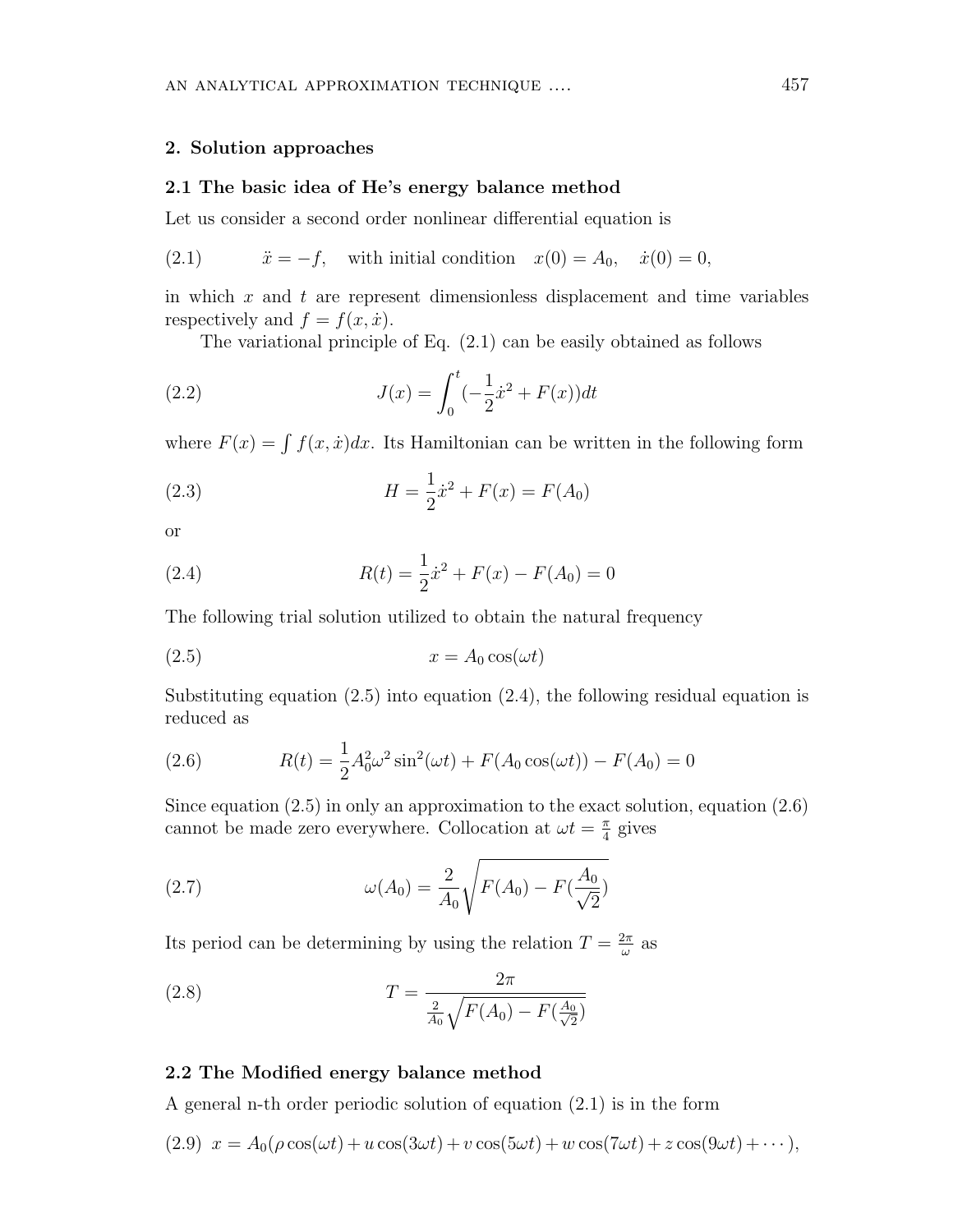where  $A_0$ ,  $\rho$  and  $\omega$  are constants. If  $\rho = 1-u-v-\cdots$ , then the solution equation (2.9) readily satisfies the initial conditions given in equation (2.1).

Substituting (2.9) into (2.4) and expanding it in a Fourier series expansion as

(2.10) 
$$
\frac{1}{2}\dot{x}^2 + F(x) - F(A_0) = b_1 \cos(\omega t) + b_3 \cos(3\omega t) + b_5 \cos(5\omega t) + \cdots
$$

where  $b_1, b_3, \cdots$  will be calculated by using the following integration

$$
(2.11) \ \ b_{2n+1} = \frac{4}{\pi} \int_0^{\pi/2} (\frac{1}{2}\dot{x}^2 + F(x) - F(A_0)) \cos[(2n+1)\varphi] d\varphi; n = 0, 1, 2, 3, \dots,
$$

setting  $\varphi = \omega t$ . Substituting (2.9) into (2.11), the coefficients  $b_1, b_3, \ldots$  are determined. Finally, substituting  $b_1, b_3, \ldots$  into equation (2.10) and then equating the coefficients of  $cos(\omega t), cos(3\omega t), cos(5\omega t), \ldots$ , equal to zero, a set of nonlinear algebraic equations is obtained whose solution provides the unknown natural frequency  $\omega$  and the others unknown coefficients  $u, v, \ldots$  in terms of amplitude  $A_0$ . This completes the determination of all related unknowns for the proposed periodic solution given in (2.9).

#### 3. Problem Descriptions

The focused generalized nonlinear oscillator, which is a numerous range of applications in nonlinear sciences and engineering as

(3.1) 
$$
\ddot{x} + \omega_0^2 x + \varepsilon x^n |x|^{n-1} + \frac{\gamma x^{m-1}}{\sqrt{x^m + 1}} = 0, \quad n = 2k - 1, \quad \alpha > 0, \quad m = 2p
$$

If  $\gamma = 0, \alpha = 1$  and  $n = 3$ , equation (3.1) represents the governing equation of generalized Duffing oscillator is as follows

(3.2) 
$$
\ddot{x} + \omega_0^2 x + \varepsilon x^3 = 0,
$$

which is stated in  $[16]$ – $[18]$ ,  $[36]$ ,  $[37]$ ,  $[39]$ ,  $[41]$ . Equation  $(3.2)$  also represents the free undamped vibration of an orthotropic claimed triangular plate which has been stated in [37].

### 4. Application of Duffing oscillator

In this section, an example will be presented to illustrate the accuracy, efficiency and its wider applicability of the presented method.

The Variational and Hamiltonian formulations of (3.2) can be obtained as

(4.1) 
$$
J(x) = \int_0^t \left( -\frac{1}{2}\dot{x}^2 - \frac{\omega_0^2 x^2}{2} - \frac{\varepsilon x^4}{4} \right) dt
$$

(4.2) 
$$
H = \frac{1}{2}\dot{x}^2 + \frac{\omega_0^2 x^2}{2} + \frac{\varepsilon x^4}{4} = \frac{\omega_0^2 A_0^2}{2} + \frac{\varepsilon A_0^4}{4}
$$

(4.3) 
$$
H = \frac{1}{2}\dot{x}^2 + \frac{\omega_0^2 x^2}{2} + \frac{\varepsilon x^4}{4} - \frac{\omega_0^2 A_0^2}{2} - \frac{\varepsilon A_0^4}{4} = 0
$$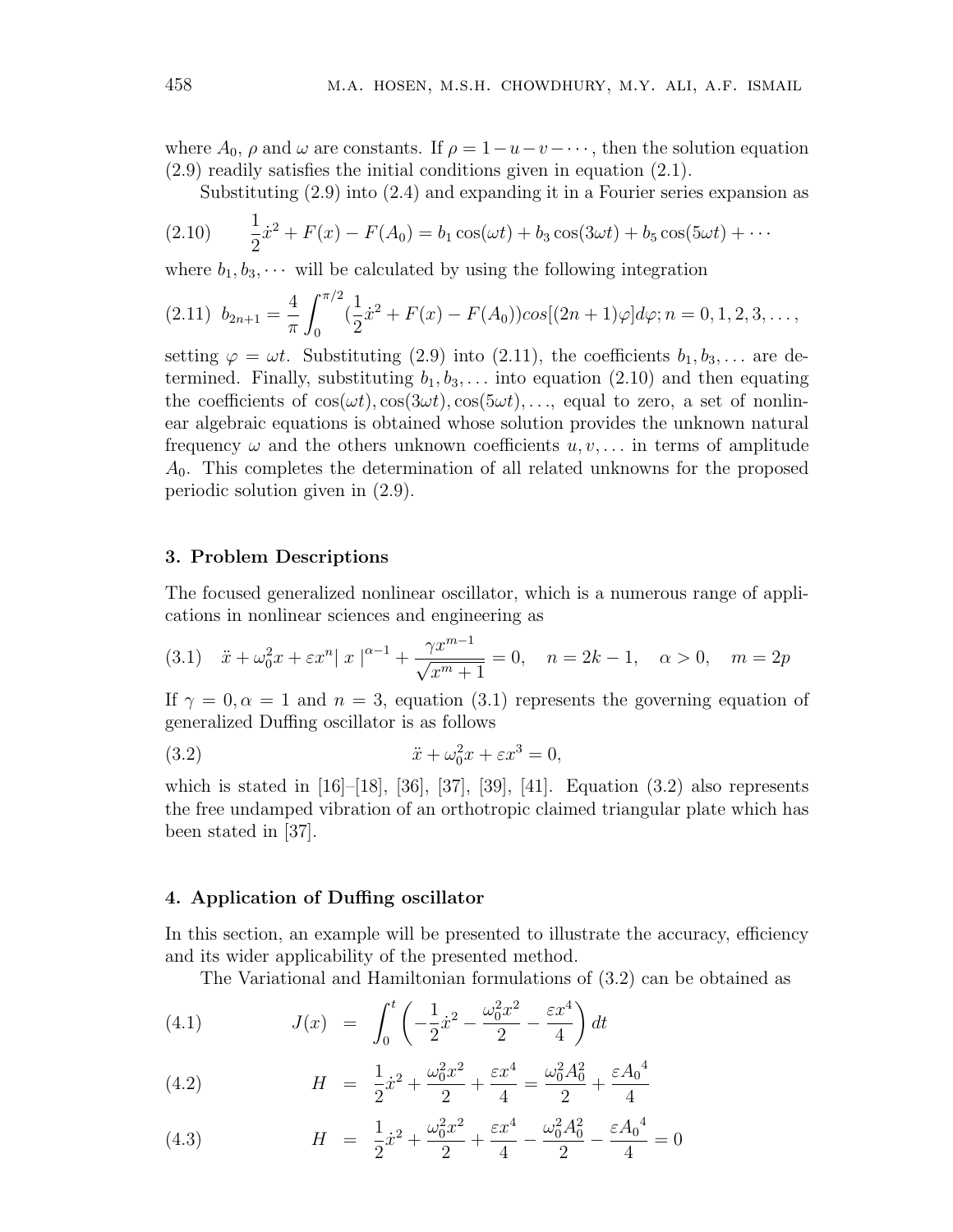In equation (2.9), the first-order approximation solution is

$$
(4.4) \t\t x = A_0 \cos(\omega t)
$$

Using (4.4) into (4.3) and then substitute into  $(2.11)$ ,  $b_1, b_3, \ldots$  are obtained. Finally, substituting  $b_1, b_3, \ldots$  into (2.10), then equating the coefficient of  $cos(\omega t)$ equal to zero, the first order natural frequency is obtained as

(4.5) 
$$
\omega(A_0) = \sqrt{\frac{10\omega_0^2 + 7\varepsilon A_0^2}{10}}
$$

Therefore, the first-order approximation solution of equation (3.2) is equation  $(4.4)$  where  $\omega$  is given by equation  $(4.5)$ .

Consider a second-order approximation solution from equation (2.9) is

(4.6) 
$$
x = A_0 \cos(\omega t) + A_0 u(\cos(3\omega t) - \cos(\omega t))
$$

Using (4.6) into (4.3) and then substitute into (2.11),  $b_1, b_3, \ldots$  are obtained.

Finally, substituting  $b_1, b_3, \ldots$  into (2.10), then equating the coefficient of  $\cos(\omega t)$  and  $\cos(3\omega t)$  equal to zero, the following nonlinear algebraic equations are

(4.7) 
$$
\varepsilon A_0^2(-21021 - 54912u + 109824u^2 - 133120u^3 + 71680u^4) + 858((-35 - 112u + 96u^2)\omega_0^2 + (35 + 56u + 368u^2)\omega^2) = 0,
$$

(4.8) 
$$
\varepsilon A_0^2 (25311 + 18304u - 89856u^2 + 153600u^3 - 100352u^4) - 286((-147 - 240u + 352u^2)\omega_0^2 + 3(49 - 152u + 208u^2)\omega^2) = 0
$$

The higher order terms of u more than second order terms have no effect on the value of the unknowns u and  $\omega$ . So, we may ignore more than second order terms of u in equations  $(4.7)-(4.8)$ ; but half of the second order terms are considered. This is called truncation principle (see details in [29]).

Moreover, it is clearly being seen that solution equation (4.6) gives much better results and it saves a lot of calculation. Using the truncation principle,  $(4.7)-(4.8)$  take the following form

$$
(4.9) \qquad \varepsilon A_0^2(-21021 - 54912u + 54912u^2) + 858((-35 - 112u + 48u^2)\omega_0^2 + (35 + 56u + 184u^2)\omega^2) = 0,
$$
  

$$
(4.10) \qquad \varepsilon A_0^2(25311 + 18304u - 44928u^2) - 286((-147 - 240u + 176u^2)\omega_0^2 + 3(49 - 152u + 104u^2)\omega^2) = 0
$$

From (4.9), it can easily written as

(4.11) 
$$
\omega^2 = \frac{\varepsilon A_0^2 (21021 + 54912u - 54912u^2) + 858(35 + 112u - 48u^2)\omega_0^2}{858(35 + 56u + 184u^2)}
$$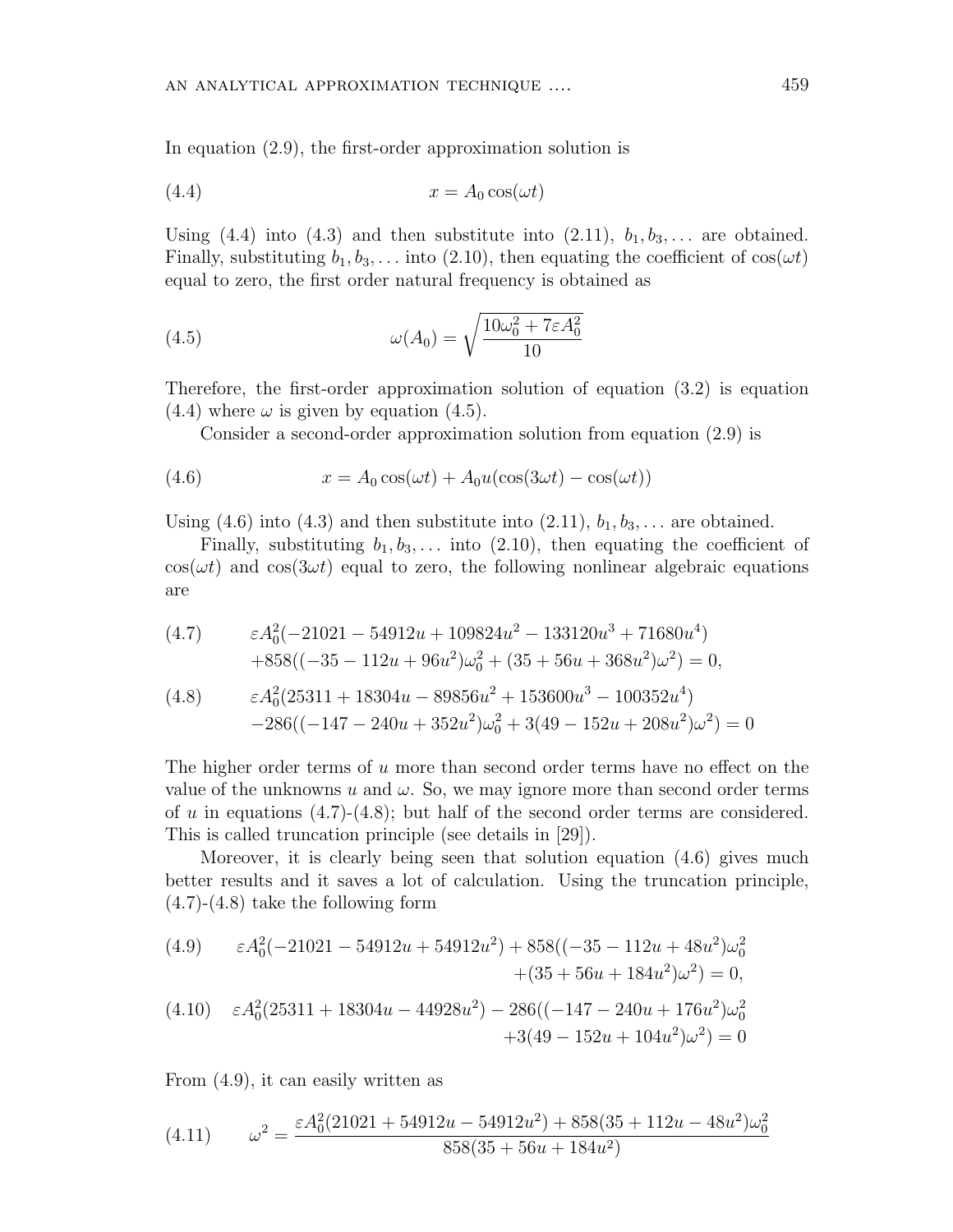Eliminating  $\omega^2$  from equation (4.10) with the help of equation (4.11), the nonlinear algebraic equation of  $u$  is as follows

(4.12) 
$$
f(u) : \varepsilon A_0^2 (693 - 12320u - 62312u^2 + 63488u^3 + 12288u^4) + 176u(-126 - 637u + 176u^2 + 136u^3)\omega_0^2 = 0
$$

Now, applying the iterative homotopy perturbation method (See Appendix A) to obtain the value of  $u$  from equation  $(4.12)$  is

$$
(4.13) \t u = u_0 + u_1 + u_2 + u_3 + \cdots,
$$

where  $u_0$  is an initial approximation and the unknowns  $u_1, u_2, u_3, \ldots$  are

(4.14) 
$$
u_1 = -\frac{f(u_0)}{f'(u_0)},
$$
  
\n(4.15)  $u_2 = -\frac{f''(u_0)}{f'(u_0)} \left(\frac{f(u_0)}{f'(u_0)}\right)^2,$   
\n(4.16)  $u_3 = \frac{1}{f'(u_0)} \left(\frac{1}{6} \left(\frac{f(u_0)}{f'(u_0)}\right)^3\right) f'''(u_0) + \frac{f(u_0)}{f'(u_0)} \left(\frac{f''(u_0)}{f'(u_0)} \left(\frac{f(u_0)}{f'(u_0)}\right)^2\right),$ 

and so on.

Substituting the value of u from equation  $(4.13)$  into equation  $(4.11)$ , the second order approximate natural frequency is determined the following

$$
(4.17) \quad \omega(A_0) = \sqrt{\frac{\varepsilon A_0^2 (21021 + 54912u - 54912u^2) + 858(35 + 112u - 48u^2)\omega_0^2}{858(35 + 56u + 184u^2)}}
$$

The third-order approximate solution is in the form as

$$
(4.18) \t x = A_0 \cos(\omega t) + A_0 u(\cos(3\omega t) - \cos(\omega t)) + A_0 v(\cos(5\omega t) - \cos(\omega t))
$$

which is easily apply for obtaining third-order approximate solutions in the presented method.

# 5. Results and discussion

Comparison the first- and second-order approximation solutions of equation (3.2) for  $\omega_0 = \varepsilon = 1$  and initial amplitude  $A_0 = 10$  corresponding with exact solutions have been shown in Figure 1.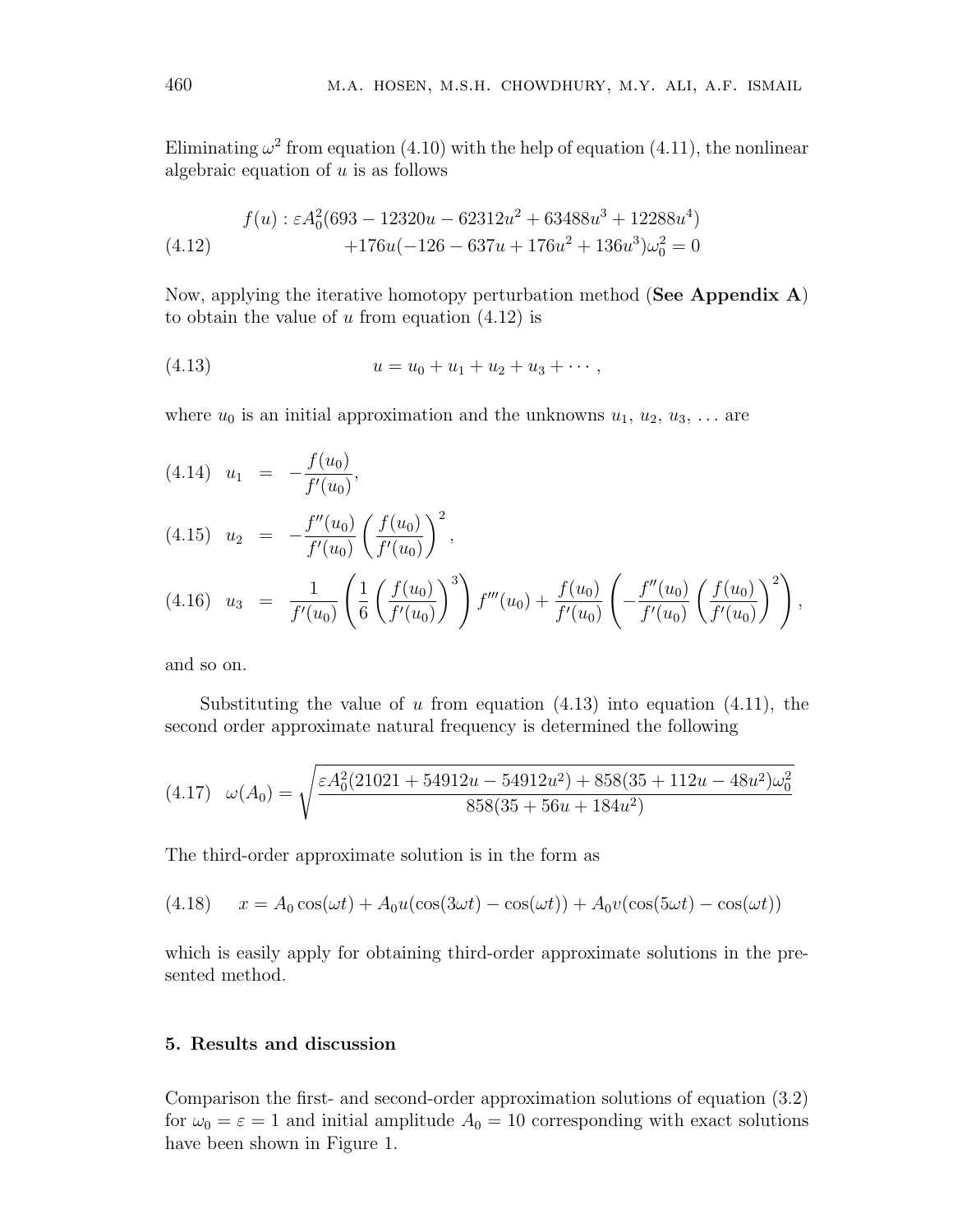

Figure 1: Time history of dynamic response, equation (3.2) for  $\omega_0 = \varepsilon = 1$  and  $A_0 = 10$ .

Using different values of  $A_0$ , the approximate natural frequencies has been compared with corresponding exact and previously existing frequencies are listed in Table 1.

| results with corresponding exact frequency or equation (0.4) for $\omega_0 = c = 1$ . |               |                          |                          |                          |                          |                    |                    |
|---------------------------------------------------------------------------------------|---------------|--------------------------|--------------------------|--------------------------|--------------------------|--------------------|--------------------|
| $\varepsilon A_0^2$                                                                   | $\omega_{ex}$ | $\omega_{1stEBM}^{[36]}$ | $\omega_{2ndEBM}^{[36]}$ | $\omega_{1stEBM}^{[39]}$ | $\omega_{2ndEBM}^{[39]}$ | $\omega_{1stMEBM}$ | $\omega_{2ndMEBM}$ |
|                                                                                       |               | $Er(\%)$                 | $Er(\%)$                 | $Er(\%)$                 | $Er(\%)$                 | $Er(\%)$           | $Er(\%)$           |
| 0.5                                                                                   | 1.1708        | 1.1726                   | 1.1702                   | 1.1619                   | 1.1702                   | 1.1619             | 1.1708             |
|                                                                                       |               | 0.1537                   | 0.0512                   | 0.7601                   | 0.0512                   | 0.7601             | 0.0000             |
|                                                                                       | 1.3178        | 1.3229                   | 1.3161                   | 1.3038                   | 1.3163                   | 1.3038             | 1.3180             |
|                                                                                       |               | 0.3870                   | 0.1290                   | 1.0623                   | 0.1138                   | 1.0623             | 0.0151             |
| 5                                                                                     | 2.1504        | 2.1795                   | 2.1406                   | 2.1213                   | 2.1426                   | 2.1213             | 2.1518             |
|                                                                                       |               | 1.3532                   | 0.4557                   | 1.3532                   | 0.3627                   | 1.3532             | 0.0651             |
| 10                                                                                    | 2.8666        | 2.9155                   | 2.8500                   | 2.8284                   | 2.8535                   | 2.8284             | 2.8690             |
|                                                                                       |               | 1.7058                   | 0.5790                   | 1.3325                   | 0.4569                   | 1.3325             | 0.0837             |
| 100                                                                                   | 8.5336        | 8.7178                   | 8.4700                   | 8.4261                   | 8.4842                   | 8.4261             | 8.5425             |
|                                                                                       |               | 2.1585                   | 0.7452                   | 1.2597                   | 0.5788                   | 1.2597             | 0.1042             |
| 1000                                                                                  | 26.8107       | 27.4044                  | 26.6055                  | 26.4764                  | 26.6519                  | 26.4764            | 26.8394            |
|                                                                                       |               | 2.2144                   | 0.7653                   | 1.2468                   | 0.5923                   | 1.2468             | 0.1070             |
| 5000                                                                                  | 59.9157       | 61.2454                  | 59.4559                  | 59.1692                  | 59.5599                  | 59.1692            | 59.9799            |
|                                                                                       |               | 2.2192                   | 0.7674                   | 1.2459                   | 0.5938                   | 1.2459             | 0.1071             |

Table 1: Comparison the obtained natural frequencies and previously existing results with corresponding exact frequency of equation (3.2) for  $\omega_0 = \epsilon = 1$ :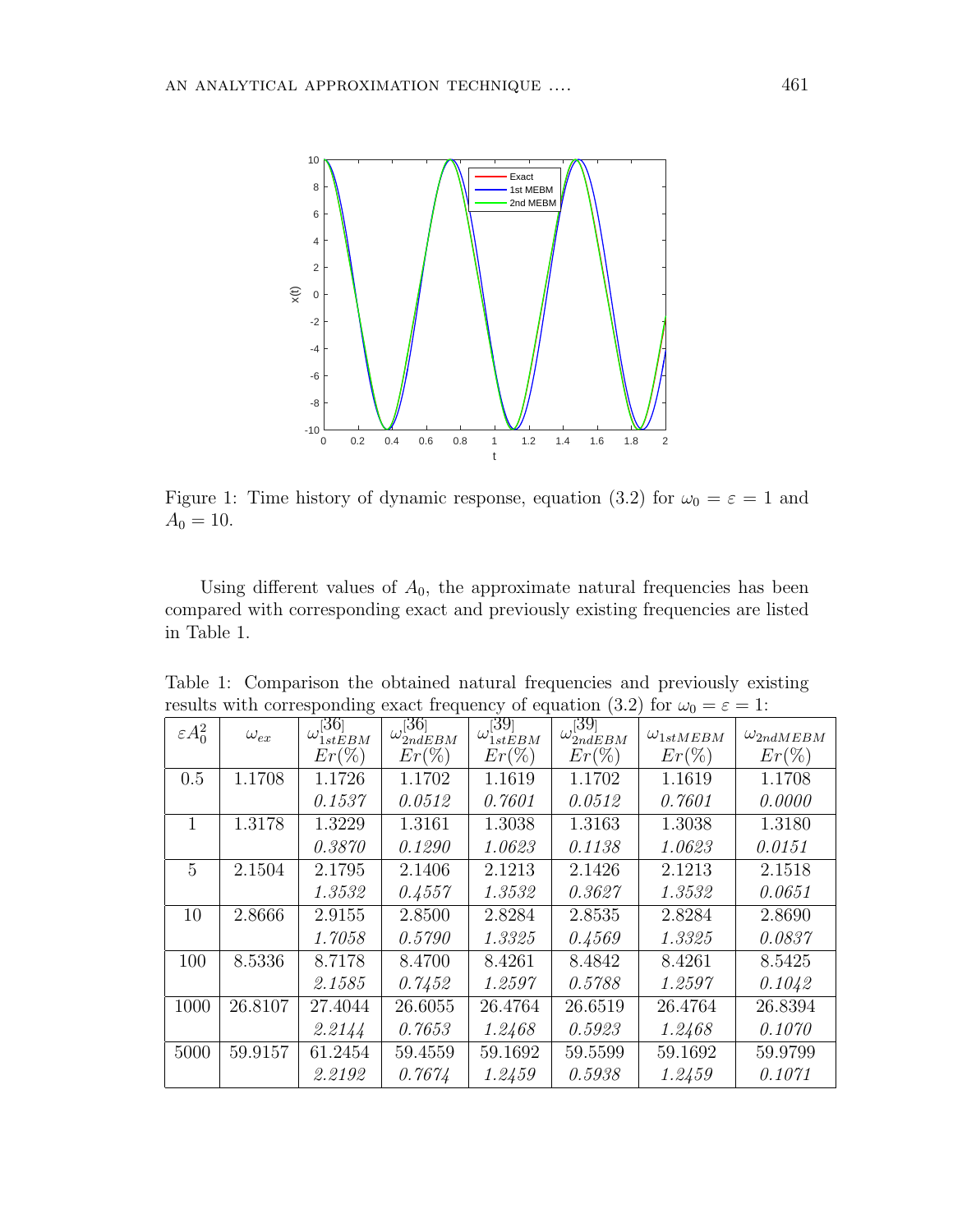**Note:** In Table 1,  $\omega_{1stEBM}^{[36]}$ ,  $\omega_{2ndEBM}^{[36]}$ ,  $\omega_{1stEBM}^{[39]}$  and  $\omega_{2ndEBM}^{[39]}$  represent firstand second-order approximate natural frequencies previously obtained in [36, 39].  $\omega_{1stMEBM}$  and  $\omega_{2ndMEBM}$  denote first- and second-order approximate natural frequencies obtained in present study.  $\omega_{ex}$  represents the exact frequency which is stated in [36].  $Er(\%)$  denotes the percentage error which has been calculated by the relation  $\frac{\omega_{MEM}(A_0)-\omega_{ex}(A_0)}{\omega_{ax}(A_0)}$  $\frac{d(A_0)-\omega_{ex}(A_0)}{\omega_{ex}(A_0)}$   $\times$  100.

In regard to the above Figure 1, it can clearly be seen that the presented method is a better applicable and reliable for solving strongly nonlinear oscillators with high precision like the presented problem in Section 3. Seeing in Table 1, comparing the relative errors with previously existing different methods, it is observed that the accuracy of the presented method is much better in the whole range of initial amplitude  $A_0$ . It is highly remarkable that the approximate solutions (second-order approximation) obtained by the presented technique is very close to the exact solutions and better than those obtained previously by several authors. The advantages of this method include its analytical simplicity and computational efficiency, and the ability to objectively find better results for many other oscillatory problems arising in nonlinear sciences and engineering.

## 6. Conclusion

An analytical approximation technique based on the EBM has been presented to determine approximate solutions of the Duffing oscillator. In this problem, the approximate solutions show much better agreement compared with the corresponding exact solutions and previously existing results. High accuracy of the approximate solutions reveals the versatility of the presented technique in solving highly nonlinear problems. Analytical simplicity, computational efficiency and the ability to objectively find better results are the advantages of this method. It can be concluded that the presented technique is a better and efficient alternative than the existing ones for approximating solutions for highly nonlinear oscillatory problems.

Acknowledgement. The authors would like to acknowledge the financial supports received from the International Islamic University Malaysia, Ministry of higher education Malaysia through the research grant FRGS-14-143-0384.

# 7. APPENDIX A

A higher-order nonlinear algebraic equation is of the form

$$
(7.1) \t\t f(x) = 0
$$

Consider the nonlinear algebraic equation equation (7.1), and we construct a homotopy  $H: R \times [0,1] \to R$  which satisfies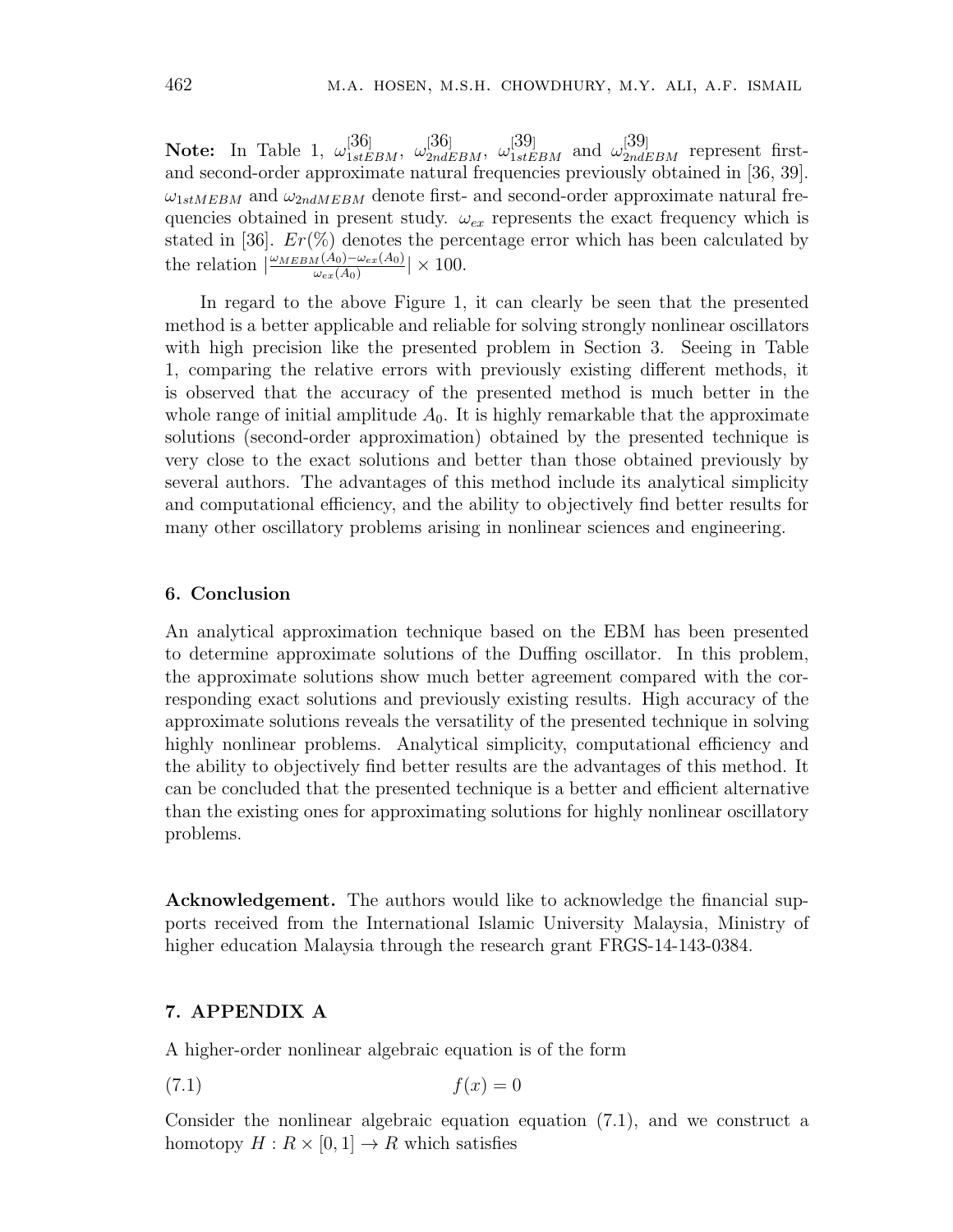$$
(7.2) \t\t\t H(x,p) = f(x) - f(x_0) + pf(x_0) = 0, \quad x \in R, \quad p \in [0,1]
$$

where p is embedding parameter,  $x_0$  is an initial approximation of equation (7.1). Hence, it is obvious that

(7.3) 
$$
H(x,0) = f(x) - f(x_0) = 0
$$

(7.4) 
$$
H(x,1) = f(x) = 0
$$

and the changing process of p from 0 to 1, refers to  $H(x, p)$  from  $H(x, 0)$  to  $H(x, 1)$ . Applying the perturbation technique (See details in [22]), due to the fact that  $0 \le p \le 1$  can be considered as a small parameter, we can assume that the solution of equation  $(7.2)$  can be express as a series in  $p$ 

(7.5) 
$$
x = x_0 + x_1 p + x_2 p^2 + x_3 p^3 + \cdots
$$

Where  $p \rightarrow 1$ , equation (7.2) corresponds to equation (7.1) and equation (7.5) becomes the approximate solution of equation (7.1), that is [22].

(7.6) 
$$
x = \lim_{p \to 1} = x_0 + x_1 + x_2 + x_3 + \cdots
$$

and in [22] the unknowns are

$$
(7.7)x_1 = -\frac{f(x_0)}{f'(x_0)},
$$
  
\n
$$
(7.8)x_2 = -\frac{f''(x_0)}{f'(x_0)} \left(\frac{f(x_0)}{f'(x_0)}\right)^2,
$$
  
\n
$$
(7.9)x_3 = \frac{1}{f'(x_0)} \left(\frac{1}{6} \left(\frac{f(x_0)}{f'(x_0)}\right)^3\right) f'''(x_0) + \frac{f(x_0)}{f'(x_0)} \left(-\frac{f''(x_0)}{f'(x_0)} \left(\frac{f(x_0)}{f'(x_0)}\right)^2\right),
$$

and so on.

## References

- [1] Leissa, A.W., Vibration of Plates, Acoustical Society of America, Washington DC, 1993.
- [2] Chopra, A.k., Dynamic of Structures, Theory and Application to Earthquake Engineering, New Jersey: Prentice-Hall, 1095., 1 (1) (2016), 15-25.
- [3] DIMAROGONAS, A.D., HADDAD, S., Vibration for Engineers, Prentice-Hall, Englewood Cliffs, New Jersey, 1992.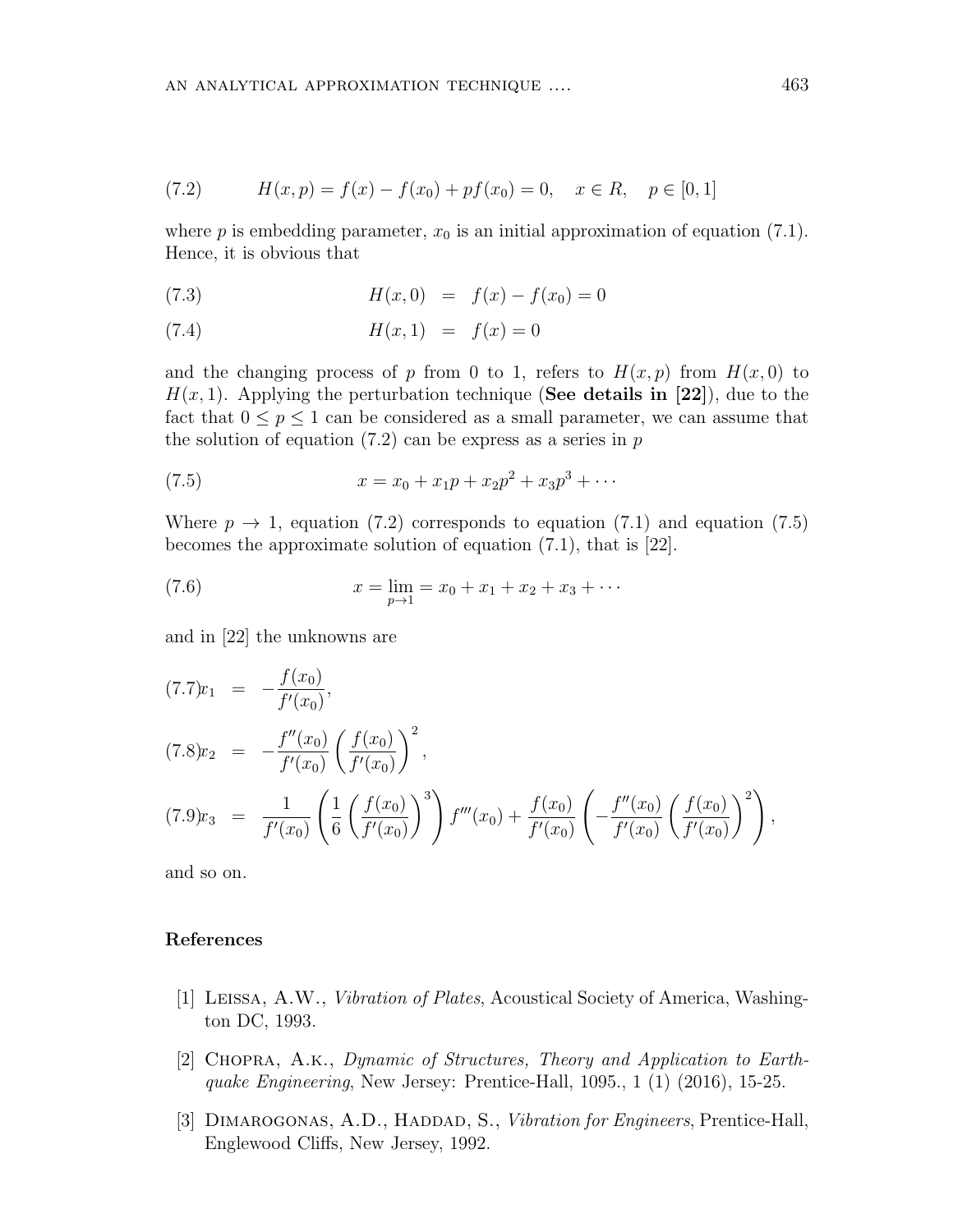- [4] Nayfeh, A.H., Perturbation Methods, J. Wiley, New York, 1973.
- [5] Azad, A.K., HOSEN, M.A., RAHMAN, M.S., A perturbation technique to compute initial amplitude and phase for the Krylov-Bogoliubov-Mitropolskii method, Tamkang Journal of Mathematics, 43 (4) (2012), 563-575.
- [6] Marincaa, V., Herisanu, N., Determination of periodic solutions for the motion of a particle on a rotating parabola by means of the optimal homotopy asymptotic method, Journal of Sound and Vibration, 329 (9) (2010), 1450- 1459.
- [7] BELENDEZ, A., Homotopy perturbation method for a conservative  $x^{1/3}$  force nonlinear oscillator, Computers & Mathematics with Applications, 58 (11- 12) (2009), 2267-2273.
- [8] Leung, A.Y.T., Guo, Z., Homotopy perturbation for conservative Helmholtz-Duffing oscillators, Journal of Sound and Vibration, 325 (1) (2009), 287-296.
- [9] Suleman, M., Wu, Q., Comparative solution of nonlinear quintic cubic oscillator using modified homotopy perturbation method, Advances in Mathematical Physics, 2015.
- [10] Belndez, A., Pascual, C., Belndez, T., Hernndez, A., Solution for an anti-symmetric quadratic nonlinear oscillator by a modified He's homotopy perturbation method, Nonlinear Analysis: Real World Applications, 10 (1) (2009), 416-427.
- [11] Belndez, A., Pascual, C., Ortuno, M., Belndez, T., Gallego, S., Application of a modified He's homotopy perturbation method to obtain higher-order approximations to a nonlinear oscillator with discontinuities, Nonlinear Analysis: Real World Applications, 10 (2) (2009), 601-610.
- [12] Ozis, T., YILDIRIM, A., Determination of periodic solution for a  $u^{1/3}$  force by He's modified Lindstedt-Poincar method, Journal of Sound and Vibration, 301 (1) (2007), 415-419.
- [13] He, J., Some new approaches to Duffing equation with strongly and high order nonlinearity (II) parametrized perturbation technique, Communications in Nonlinear Science and Numerical Simulation, 4 (1) (1999), 81-83.
- [14] Azami, R., Ganji, D.D., Babazadeh, H., Dvavodi, A.G., Ganji, S.S., He's Max-min method for the relativistic oscillator and high order Duffing equation, International journal of modern physics B, 23 (32) (2009), 5915-5927.
- [15] ELAS-ZIGA, A., RODRGUEZ, C.A., MARTNEZ-ROMERO, O., Application of the elliptic balance method to a nonlinear singular oscillator, Applied Mathematics and Computation, 218 (22) (2012), 11112-11117.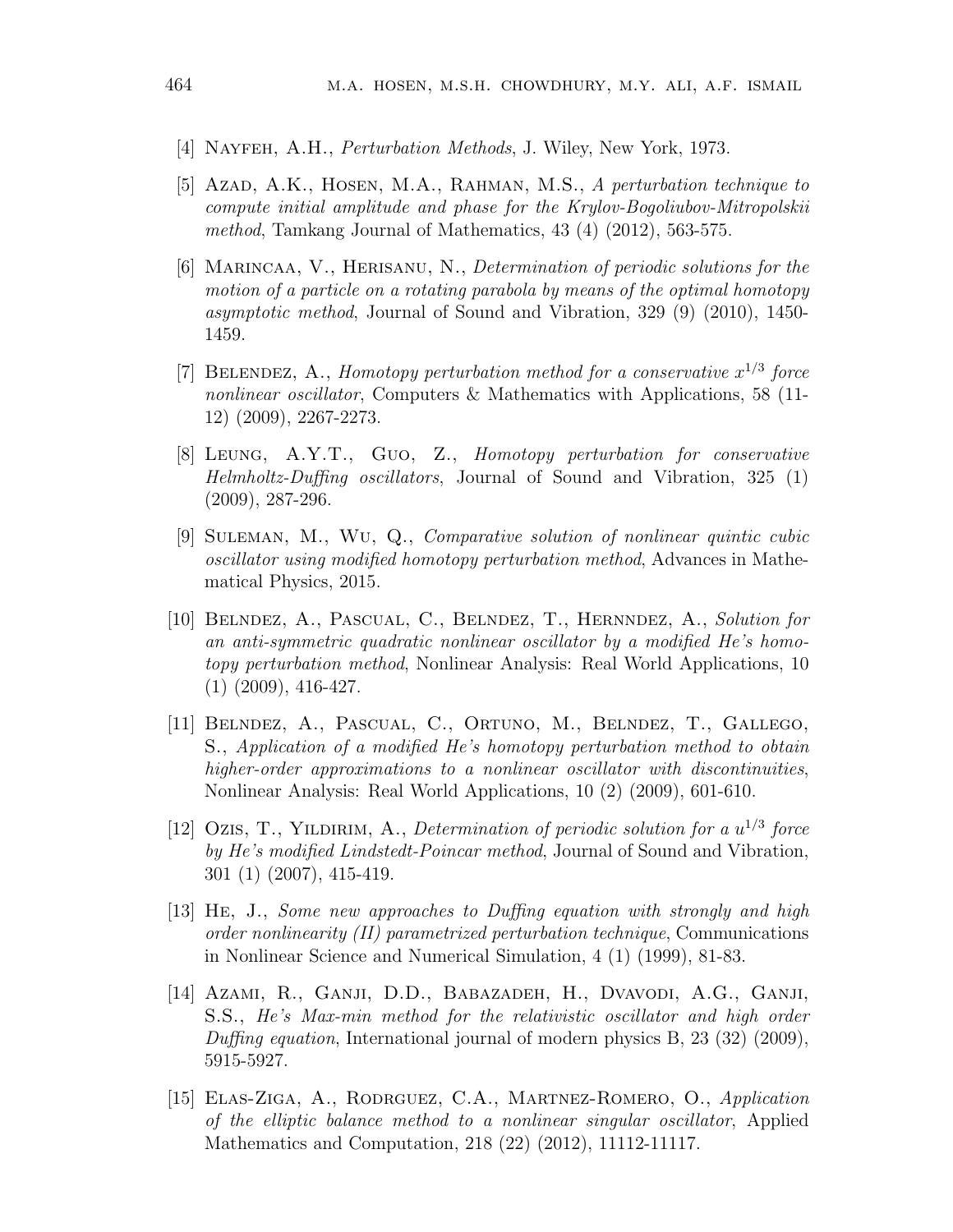- [16] Mirgolbabaee, H., Ledari, S.T., Gaji, D.D., New approach method for solving Duffing-type nonlinear oscillator, Alexandria Engineering Journal, 55 (2) (2016), 1695-1702.
- [17] DAEICHIN, M., AHMADPOOR, M.A., ASKARI, H., YILDIRIM, A., Rational energy balance method to nonlinear oscillators with cubic term, Asian-European Journal of Mathematics, 6 (02) (2013), 1350019.
- [18] YOUNESIAN, D., ASKARI, H., SAADATNIA, Z., YAZDI, M.K., Frequency analysis of strongly nonlinear generalized Duffing oscillators using He's frequency-amplitude formulation and He's energy balance method, Computers & Mathematics with Applications, 59 (9) (2010), 3222-3228.
- [19] Zhao, L., He's frequency-amplitude formulation for nonlinear oscillators with an irrational force, Computers & Mathematics with Applications, 58 (11) (2009), 2477-2479.
- [20] Cai, X.C., Wu, W.Y., He's frequency formulation for the relativistic harmonic oscillator, Computers & Mathematics with Applications, 58 (11) (2009), 2358-2359.
- [21] Haque, B.I., Alam, M.S., Rahman, M.M., Modified solutions of some oscillators by iteration procedure, Journal of the Egyptian Mathematical Society, 21 (2) (2013), 142-147.
- [22] JAVIDI, M., *Iterative methods to nonlinear equations*, Applied Mathematics and Computation, 193 (2) (2007), 360-365.
- [23] He, J.H., Variational approach for nonlinear oscillators, Chaos, Solitons & Fractals, 34 (5) (2007), 1430-1439.
- [24] YILDIRIM, A., ASKARI, H., YAZDI, M.K., KHAN, Y., A relationship between three analytical approaches to nonlinear problems, Applied Mathematics Letters, 25 (11) (2012), 1729-1733.
- [25] SOLON, M.P., ESGUERRA, J.P.H., *Periods of relativistic oscillators with* even polynomial potentials, Physics Letters A, 372 (44) (2008), 6608-6612.
- [26] Mickens R.E., Oscillations in planar dynamic systems (Vol. 37), World Scientific, Singapore, 1996.
- [27] Mickens, R.E., A generalization of the method of harmonic balance, Journal of Sound and Vibration, 111 (3) (1986), 515-518.
- [28] Mickens, R.E., Periodic solutions of the relativistic harmonic oscillator, Journal of sound and vibration, 212 (5) (1998), 905-908.
- [29] Hosen, M.A., Rahman, M.S., Alam, M.S., Amin, M.R., An analytical technique for solving a class of strongly nonlinear conservative systems, Applied Mathematics and Computation, 218 (9) (2012), 5474-5486.